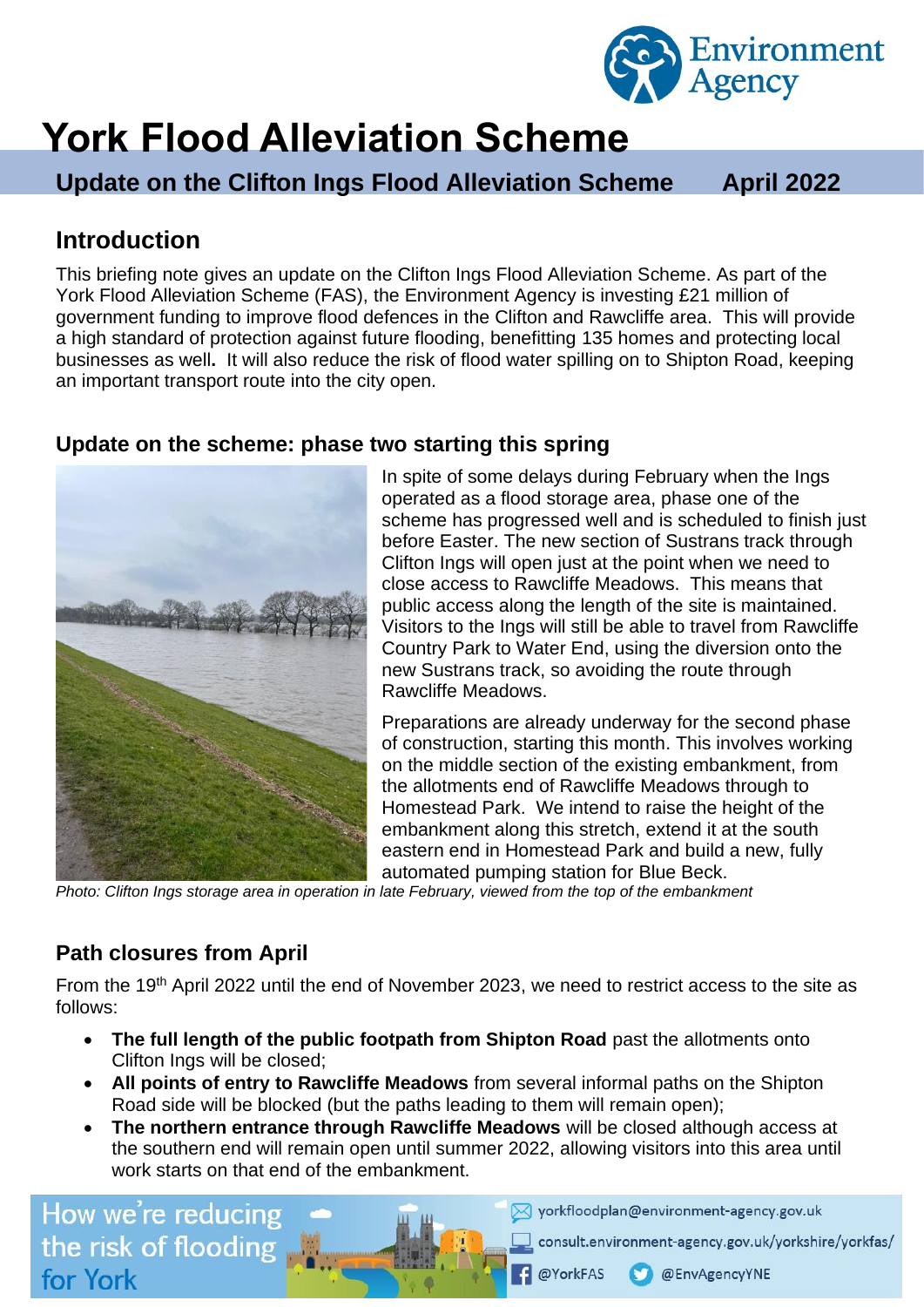We have included a map showing these changes on the last page of this newsletter. You can also find it on noticeboards at several locations on the Ings or you can access the Clifton Ings page of the York Flood Alleviation Scheme website:

<https://consult.environment-agency.gov.uk/yorkshire/yorkfas/>

In addition we have produced a special **Frequently Asked Questions** document, focusing on access changes, which can also be downloaded from the website.

#### **Reasons for these path closures**



These path closures are being made to keep people safe. Rather than closing the whole site, we are restricting access only in areas where construction is taking place. This ensures that visitors are still able to use most of the Ings safely and at the same time enables our contractors to progress with their work without interruption or posing a danger to the public.

Path closures are required where paths meet or cross the 'working area' needed by our contractors, where large vehicles will be delivering clay for the embankment. Unfortunately, given the nature of this working area – a long narrow strip of land - it is not possible to put diversions in place or cut across it; the only crossing points are at either end, outside the working area. This means we must close the allotment track and all informal access points into Rawcliffe Meadows between the allotment track and Homestead Park.

*Photo: The new Sustrans route in construction. Once finished, the fencing will be removed.*

We recognise that these restrictions will make it more difficult for people to access the middle section of the site over the next two years and apologise if this causes you inconvenience. However, they are absolutely necessary so that we can complete essential flood defence work without putting the public at risk.

Whilst developing plans for this phase, we considered many different options for access, including temporary restrictions along the allotment track (such as closing it only during working hours every day). However, given the large number of vehicle movements on the site during the main period of construction and restrictions on where we could install a road for heavy vehicles, the only safe and viable option has been to close all access points in this area for the full construction period.

All path closures will have signs in place and diversions pointed out where these are possible. Please follow these instructions and respect any path closures you encounter; they have been put in place to keep visitors safe.

#### **Reducing the environmental impact of our work on the Ings**

Building a project of this size obviously has significant environmental impacts on the site. After we gained planning consent for the scheme, we set up an Advisory Group to review the work planned and consider how we might reduce damage to the site. Members of the group include Natural England, City of York Council's ecologist, our Wildlife Conservation Contractor and the Floodplain Meadows Partnership. They meet regularly to offer guidance during construction. This can include

How we're reducing the risk of flooding for York

Vorkfloodplan@environment-agency.gov.uk

consult.environment-agency.gov.uk/yorkshire/yorkfas/

**@YorkFAS** @EnvAgencyYNE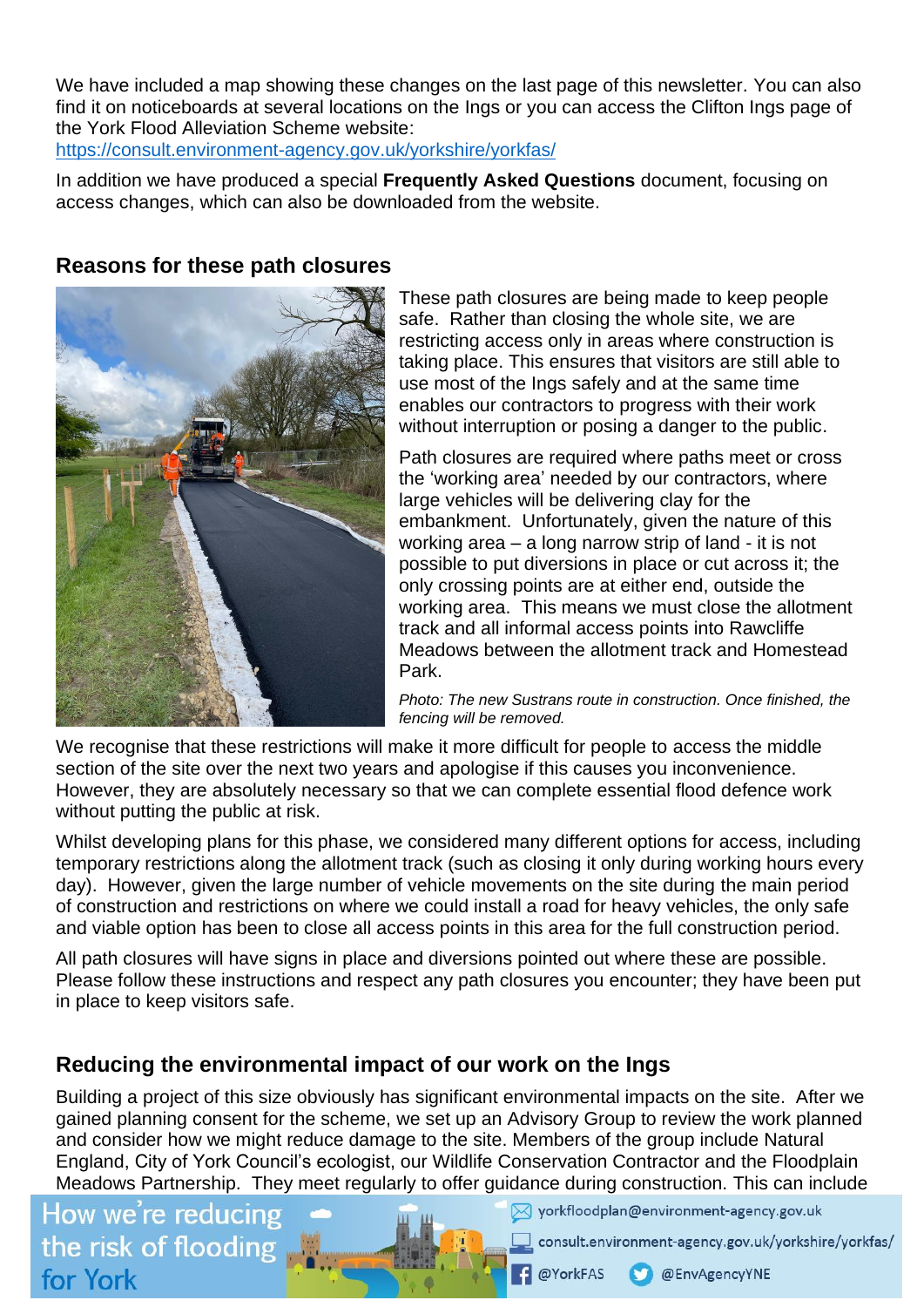advice on the best location to install drainage grips on the Ings, when to spread green hay for the maximum benefits, or identifying plant species to introduce in habitat restoration areas.

Most recently, we have been working closely with the Advisory Group to identify the best location for translocated turves (grass sods) in Rawcliffe Ings. This involves studying LiDAR data alongside information we've collected on the site's hydrology, to ensure that the turves are placed in the most suitable location for MG4 grassland (the combination of floodplain meadow grass species that we want to protect). We have used this information to identify the best sites for applying a range of restoration techniques, including green hay spreading, brush harvesting and plug planting.

During the first phase of work on site, we have taken many different actions to reduce the impact of our work. Examples of these include carrying out ecological surveys for wildlife and plants and implementing stringent mitigation and monitoring plans for the site. Recently, before stripping the topsoil from the cornfield, ecologists carried out a 'fingertip' survey of the ground to find any frogs, newts, toads or other forms of wildlife and move them to a safer part on the Ings. This work was also undertaken in conjunction with archaeologists to ensure that any potential buried archaeology is identified, recorded and protected. We have also left in place a large pile of brushwood near the embankment in York Sports Club. This was produced from our tree felling work and was found to have birds nesting in it. It will only be removed after the bird nesting season ends and any nestlings had fully fledged.

We're very conscious of deer living in the local area and roaming around on the Ings. We have instructed our contractors to brief all staff on what to do if they encounter deer whilst working; they must stop and wait until the deer move away, or back away from them to give these beautiful creatures space to take another route. We have also made sure that the works compound is well fenced so that they can't get onto Shipton Road from this site.

We will continue to take action throughout the scheme to ensure we minimise our impacts as much as possible.



#### **Supporting learning in local schools**

*Photo: school children on a field trip to the Ings in March*

In March this year Environment Agency staff visited the Year 5 class at Clifton with Rawcliffe Primary School for a classroom session on the topic of rivers and flooding. We then accompanied them on a field trip to Clifton Ings to look at the construction work taking place there and what we're doing to minimise damage to wildlife and plants on site. After the visit, children were asked to produce drawings to inspire some wooden sculptures for the Ings. These will be made using some of the larger logs from trees felled in March. We will commission an artist to produce them and then place them on site after the scheme is built.

How we're reducing the risk of flooding for York

Vorkfloodplan@environment-agency.gov.uk

consult.environment-agency.gov.uk/yorkshire/yorkfas/

@EnvAgencyYNE

@YorkFAS